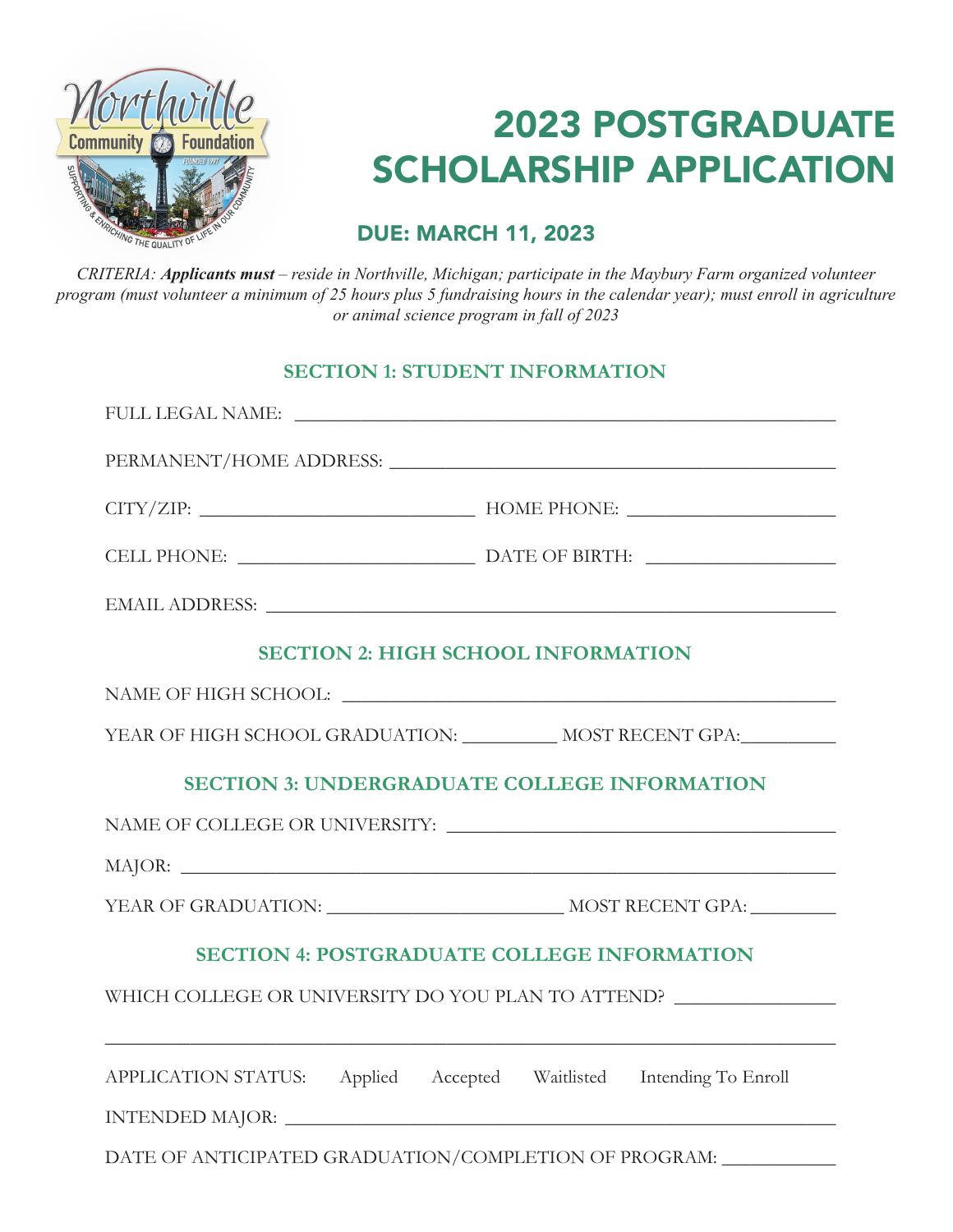#### **SECTION 5: ACTIVITIES & COMMUNITY INVOLVEMENT**

**COMMUNITY & VOLUNTEER EXPERIENCE**

*Please list your Northville Community Foundation and, or Maybury Farm* **volunteer** *experience (including dates & years of experience). Also include any other volunteer experiences, roles or awards received for your service.*

\_\_\_\_\_\_\_\_\_\_\_\_\_\_\_\_\_\_\_\_\_\_\_\_\_\_\_\_\_\_\_\_\_\_\_\_\_\_\_\_\_\_\_\_\_\_\_\_\_\_\_\_\_\_\_\_\_\_\_\_\_\_\_\_\_\_\_\_\_\_\_\_\_\_\_\_\_\_\_\_\_\_\_

\_\_\_\_\_\_\_\_\_\_\_\_\_\_\_\_\_\_\_\_\_\_\_\_\_\_\_\_\_\_\_\_\_\_\_\_\_\_\_\_\_\_\_\_\_\_\_\_\_\_\_\_\_\_\_\_\_\_\_\_\_\_\_\_\_\_\_\_\_\_\_\_\_\_\_\_\_\_\_\_\_\_\_

\_\_\_\_\_\_\_\_\_\_\_\_\_\_\_\_\_\_\_\_\_\_\_\_\_\_\_\_\_\_\_\_\_\_\_\_\_\_\_\_\_\_\_\_\_\_\_\_\_\_\_\_\_\_\_\_\_\_\_\_\_\_\_\_\_\_\_\_\_\_\_\_\_\_\_\_\_\_\_\_\_\_\_

\_\_\_\_\_\_\_\_\_\_\_\_\_\_\_\_\_\_\_\_\_\_\_\_\_\_\_\_\_\_\_\_\_\_\_\_\_\_\_\_\_\_\_\_\_\_\_\_\_\_\_\_\_\_\_\_\_\_\_\_\_\_\_\_\_\_\_\_\_\_\_\_\_\_\_\_\_\_\_\_\_\_\_

\_\_\_\_\_\_\_\_\_\_\_\_\_\_\_\_\_\_\_\_\_\_\_\_\_\_\_\_\_\_\_\_\_\_\_\_\_\_\_\_\_\_\_\_\_\_\_\_\_\_\_\_\_\_\_\_\_\_\_\_\_\_\_\_\_\_\_\_\_\_\_\_\_\_\_\_\_\_\_\_\_\_\_

\_\_\_\_\_\_\_\_\_\_\_\_\_\_\_\_\_\_\_\_\_\_\_\_\_\_\_\_\_\_\_\_\_\_\_\_\_\_\_\_\_\_\_\_\_\_\_\_\_\_\_\_\_\_\_\_\_\_\_\_\_\_\_\_\_\_\_\_\_\_\_\_\_\_\_\_\_\_\_\_\_\_\_

\_\_\_\_\_\_\_\_\_\_\_\_\_\_\_\_\_\_\_\_\_\_\_\_\_\_\_\_\_\_\_\_\_\_\_\_\_\_\_\_\_\_\_\_\_\_\_\_\_\_\_\_\_\_\_\_\_\_\_\_\_\_\_\_\_\_\_\_\_\_\_\_\_\_\_\_\_\_\_\_\_\_\_

| <b>WORK EXPERIENCE</b> |         |                 |  |
|------------------------|---------|-----------------|--|
| <b>EMPLOYER</b>        | YEAR(S) | <b>POSITION</b> |  |
|                        |         |                 |  |
|                        |         |                 |  |
|                        |         |                 |  |
|                        |         |                 |  |
|                        |         |                 |  |
|                        |         |                 |  |
|                        |         |                 |  |
|                        |         |                 |  |

#### **RELEVANT ACTIVITIES**

*Please list your participation in any clubs, organizations, or activities that may be relevant to the field you are pursuing with your postgraduate education.*

\_\_\_\_\_\_\_\_\_\_\_\_\_\_\_\_\_\_\_\_\_\_\_\_\_\_\_\_\_\_\_\_\_\_\_\_\_\_\_\_\_\_\_\_\_\_\_\_\_\_\_\_\_\_\_\_\_\_\_\_\_\_\_\_\_\_\_\_\_\_\_\_\_\_\_\_\_\_\_\_\_\_\_

\_\_\_\_\_\_\_\_\_\_\_\_\_\_\_\_\_\_\_\_\_\_\_\_\_\_\_\_\_\_\_\_\_\_\_\_\_\_\_\_\_\_\_\_\_\_\_\_\_\_\_\_\_\_\_\_\_\_\_\_\_\_\_\_\_\_\_\_\_\_\_\_\_\_\_\_\_\_\_\_\_\_\_

\_\_\_\_\_\_\_\_\_\_\_\_\_\_\_\_\_\_\_\_\_\_\_\_\_\_\_\_\_\_\_\_\_\_\_\_\_\_\_\_\_\_\_\_\_\_\_\_\_\_\_\_\_\_\_\_\_\_\_\_\_\_\_\_\_\_\_\_\_\_\_\_\_\_\_\_\_\_\_\_\_\_\_

#### **RECOGNITION ~ HONORS ~ AWARDS**

*Please list any awards or honors you may have received that were not previously mentioned.* \_\_\_\_\_\_\_\_\_\_\_\_\_\_\_\_\_\_\_\_\_\_\_\_\_\_\_\_\_\_\_\_\_\_\_\_\_\_\_\_\_\_\_\_\_\_\_\_\_\_\_\_\_\_\_\_\_\_\_\_\_\_\_\_\_\_\_\_\_\_\_\_\_\_\_\_\_\_\_\_\_\_\_

\_\_\_\_\_\_\_\_\_\_\_\_\_\_\_\_\_\_\_\_\_\_\_\_\_\_\_\_\_\_\_\_\_\_\_\_\_\_\_\_\_\_\_\_\_\_\_\_\_\_\_\_\_\_\_\_\_\_\_\_\_\_\_\_\_\_\_\_\_\_\_\_\_\_\_\_\_\_\_\_\_\_\_

\_\_\_\_\_\_\_\_\_\_\_\_\_\_\_\_\_\_\_\_\_\_\_\_\_\_\_\_\_\_\_\_\_\_\_\_\_\_\_\_\_\_\_\_\_\_\_\_\_\_\_\_\_\_\_\_\_\_\_\_\_\_\_\_\_\_\_\_\_\_\_\_\_\_\_\_\_\_\_\_\_\_\_